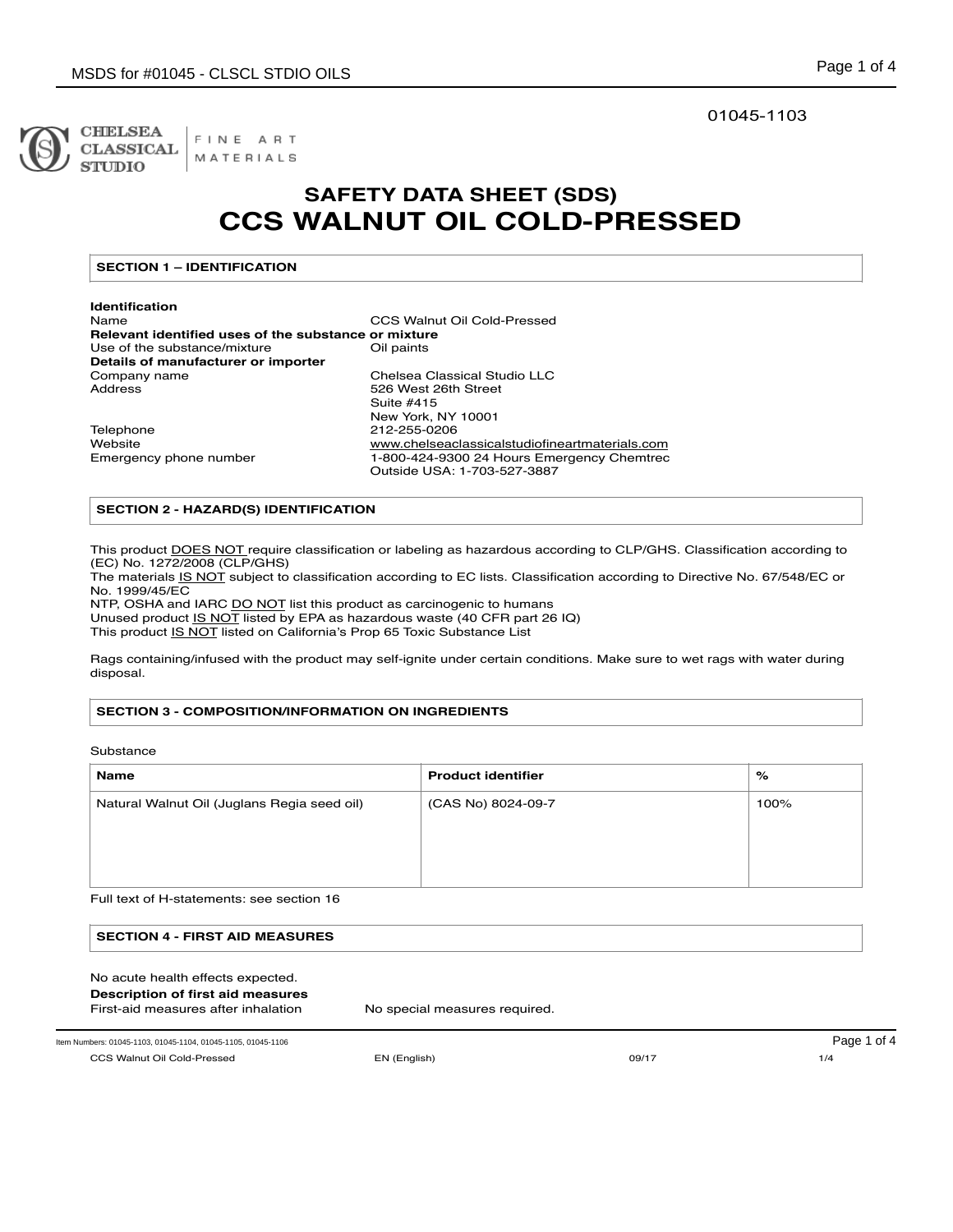First-aid measure after skin contact Wash skin with soap and water, rinse well with water.<br>First-aid measures after eye contact Rinse immediately with plenty of water. Rinse immediately with plenty of water. First-aid measures after ingestion **Rinse with water and drink lots of water to drink.** 

#### **SECTION 5 - FIREFIGHTING MEASURES**

## **Extinguishing media**

| Suitable extinguishing media                          | Foam. Dry powder. Carbon dioxide. DO NOT apply strong water jet.             |
|-------------------------------------------------------|------------------------------------------------------------------------------|
| Special hazards arising from the substance or mixture |                                                                              |
| Fire hazard                                           | Combustible material with low risk, it may burn or form inflammable mixtures |
|                                                       | when heated above flash point. Rags containing the substance may auto-ignite |
|                                                       | under certain conditions. Forms carbon oxides and smoke in case of fire.     |

#### **SECTION 6 - ACCIDENTAL RELEASE MEASURES**

| Personal precautions, protective equipment and emergency procedures |                                                                             |  |
|---------------------------------------------------------------------|-----------------------------------------------------------------------------|--|
| General measures                                                    | Remove ignition sources. Surfaces may be slippery.                          |  |
| <b>Environmental precautions</b>                                    | Prevent entry to sewers and public waters.                                  |  |
| Methods for cleaning up                                             | Contain with absorbent material such as sand or earth, dispose accordingly. |  |

#### **SECTION 7 - HANDLING AND STORAGE**

# **Precautions for safe handling**<br>Precautions for safe handling

Keep away from sources of ignition – No smoking. Keep container tightly closed. Avoid contact with eyes, skin and clothing. Soak rags in water and dispose of them properly. **Storage conditions Store away from heat.** 

#### **SECTION 8 - EXPOSURE CONTROLS/PERSONAL PROTECTION**

**General**  No exposure limits noted<br> **Respiratory Protection**<br> **None required Respiratory Protection Ventilation** None required **Eye Protection<br>Skin Protection** 

Barrier creams or suitable protective gloves **Other information Do no eat, drink or smoke during use** 

#### **SECTION 9 - PHYSICAL AND CHEMICAL PROPERTIES**

#### **Information on basic physical and chemical properties**

| Physical state            |
|---------------------------|
| Appearance                |
| Color                     |
| Odor                      |
| Boiling point             |
| Flash point               |
| Relative evaporation rate |
| Flammability (solid, gas) |
| Explosive limits          |
| Explosive properties      |
| Oxidizing properties      |
| Densitv                   |
| Solubility                |

Liquid Liquid Yellow Characteristic low odor<br> $>662^{\circ}F$  (350 $^{\circ}C$ ) >662°F (350°C)<br>>200°F (129°C)  $(129°C)$ No data available No data available No data available No data available Oxidizing  $0.915 - 0.919$  g/cm3 (20°C) Insoluble in water

Item Numbers: 01045-1103, 01045-1104, 01045-1105, 01045-1106 compared at the compared at the compared at the compared at the compared at the compared at the Page 2 of 4

CCS Walnut Oil Cold-Pressed EN (English) 09/17 2/4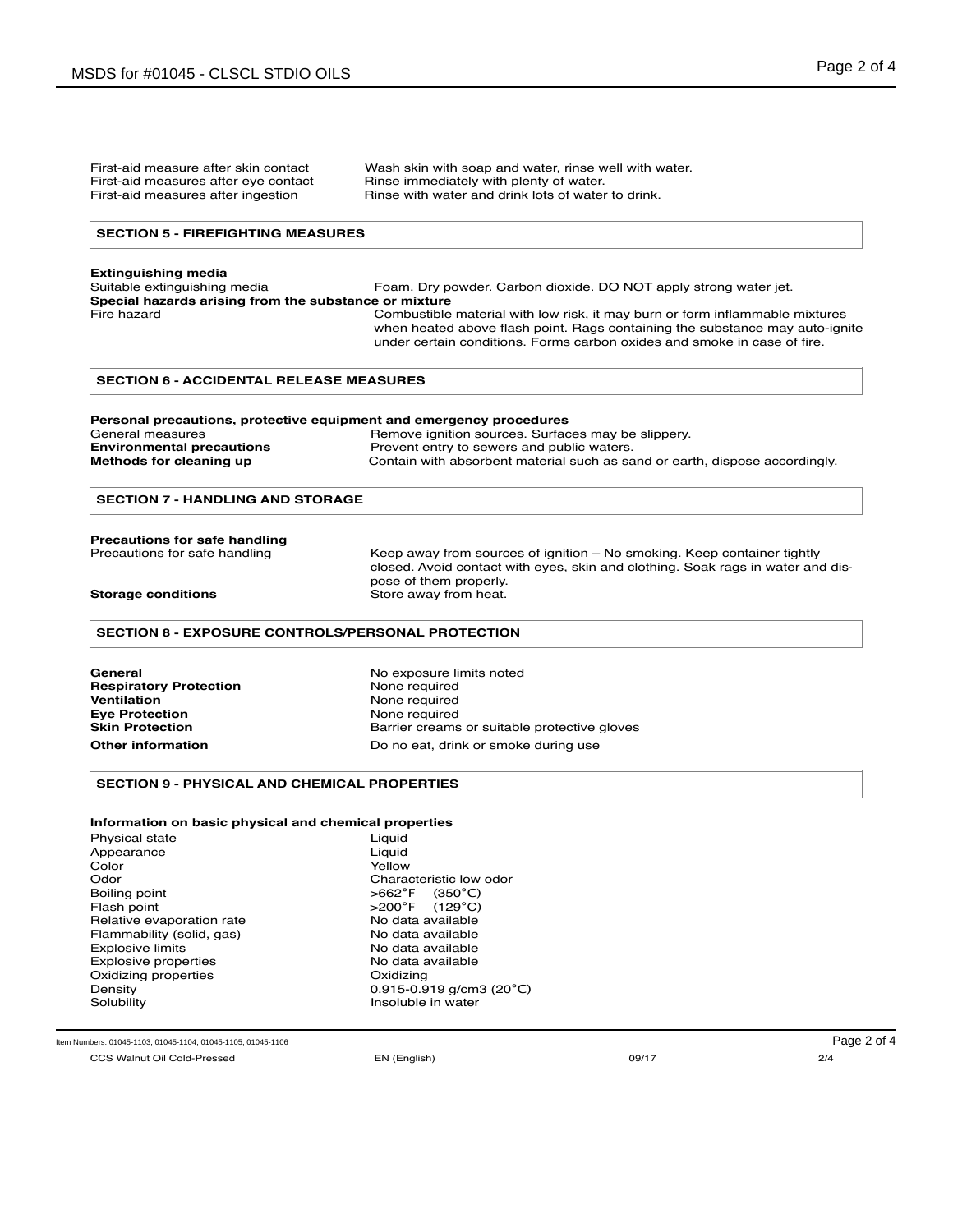| Decomposition temperature<br>Viscosity, dynamic            | No data available<br>No data available                                                                                                                                                                                                                                                                                                |  |
|------------------------------------------------------------|---------------------------------------------------------------------------------------------------------------------------------------------------------------------------------------------------------------------------------------------------------------------------------------------------------------------------------------|--|
| <b>SECTION 10 - STABILITY AND REACTIVITY</b>               |                                                                                                                                                                                                                                                                                                                                       |  |
| Reactivity                                                 | Not classified as aggressive. Oxidation with oxygen. Formation of free acids.                                                                                                                                                                                                                                                         |  |
| Chemical stability                                         | Stable under normal conditions. Avoid air and oxidizers.                                                                                                                                                                                                                                                                              |  |
| Possibility of hazardous reactions                         | Reacts with oxidizing agents.                                                                                                                                                                                                                                                                                                         |  |
| Conditions to avoid                                        | Extremely high temperatures. Open flame. Overheating. Heat. Sparks. Com-<br>bustible materials. Possible spontaneous combustion.                                                                                                                                                                                                      |  |
| Incompatible materials<br>Hazardous decomposition products | Strong oxidizing agents.<br>Carbon monoxide and dioxide, fumes and irritant gases.                                                                                                                                                                                                                                                    |  |
| <b>SECTION 11 - TOXICOLOGICAL INFORMATION</b>              |                                                                                                                                                                                                                                                                                                                                       |  |
| Information on toxicological effects                       |                                                                                                                                                                                                                                                                                                                                       |  |
| Carcinogenicity                                            | Not considered carcinogenic.                                                                                                                                                                                                                                                                                                          |  |
| Inhalation                                                 | No adverse effects due to inhalation are expected.                                                                                                                                                                                                                                                                                    |  |
| Acute toxicity                                             | No acute health effects expected                                                                                                                                                                                                                                                                                                      |  |
| Reproductive toxicity                                      | This product is not expected to cause reproductive or developmental effects.                                                                                                                                                                                                                                                          |  |
| <b>SECTION 12 - ECOLOGICAL INFORMATION</b>                 |                                                                                                                                                                                                                                                                                                                                       |  |
| <b>Toxicity</b><br>Ecology- general                        | Not considered hazardous to the environment. It is biodegradable.                                                                                                                                                                                                                                                                     |  |
|                                                            |                                                                                                                                                                                                                                                                                                                                       |  |
| <b>SECTION 13 - DISPOSAL CONSIDERATIONS</b>                |                                                                                                                                                                                                                                                                                                                                       |  |
| Waste disposal recommendations                             | Hazardous waste shall be managed responsibility. All entities that store, trans-<br>port or handle hazardous waste shall take the necessary measures to prevent<br>risks of pollution or damage to people or animals. Dispose in a safe manner in<br>accordance with local/national regulations. Do not discharge into surface water. |  |
| <b>SECTION 14 - TRANSPORT INFORMATION</b>                  |                                                                                                                                                                                                                                                                                                                                       |  |
| <b>Department of Transportation (DOT)</b>                  |                                                                                                                                                                                                                                                                                                                                       |  |
| Non-Bulk In accordance with DOT                            | Not regulated as dangerous goods                                                                                                                                                                                                                                                                                                      |  |
| Transport by sea IMDG                                      | Not regulated as dangerous goods                                                                                                                                                                                                                                                                                                      |  |
| Air transport<br>(IATA)                                    | Not regulated as dangerous goods                                                                                                                                                                                                                                                                                                      |  |
| <b>ADG</b>                                                 | Not regulated as dangerous goods                                                                                                                                                                                                                                                                                                      |  |
| ADR                                                        | Not regulated as dangerous goods                                                                                                                                                                                                                                                                                                      |  |
| <b>RID</b>                                                 | Not regulated as dangerous goods                                                                                                                                                                                                                                                                                                      |  |
| <b>SECTION 15 - REGULATORY INFORMATION</b>                 |                                                                                                                                                                                                                                                                                                                                       |  |

**US federal regulations Not regulated as dangerous goods** 

Water Hazard Class **1**, slightly hazardous for water

CCS Walnut Oil Cold-Pressed EN (English) 09/17 3/4 Item Numbers: 01045-1103, 01045-1104, 01045-1105, 01045-1106 Page 3 of 4

Auto-ignition temperature No data available<br>Decomposition temperature No data available